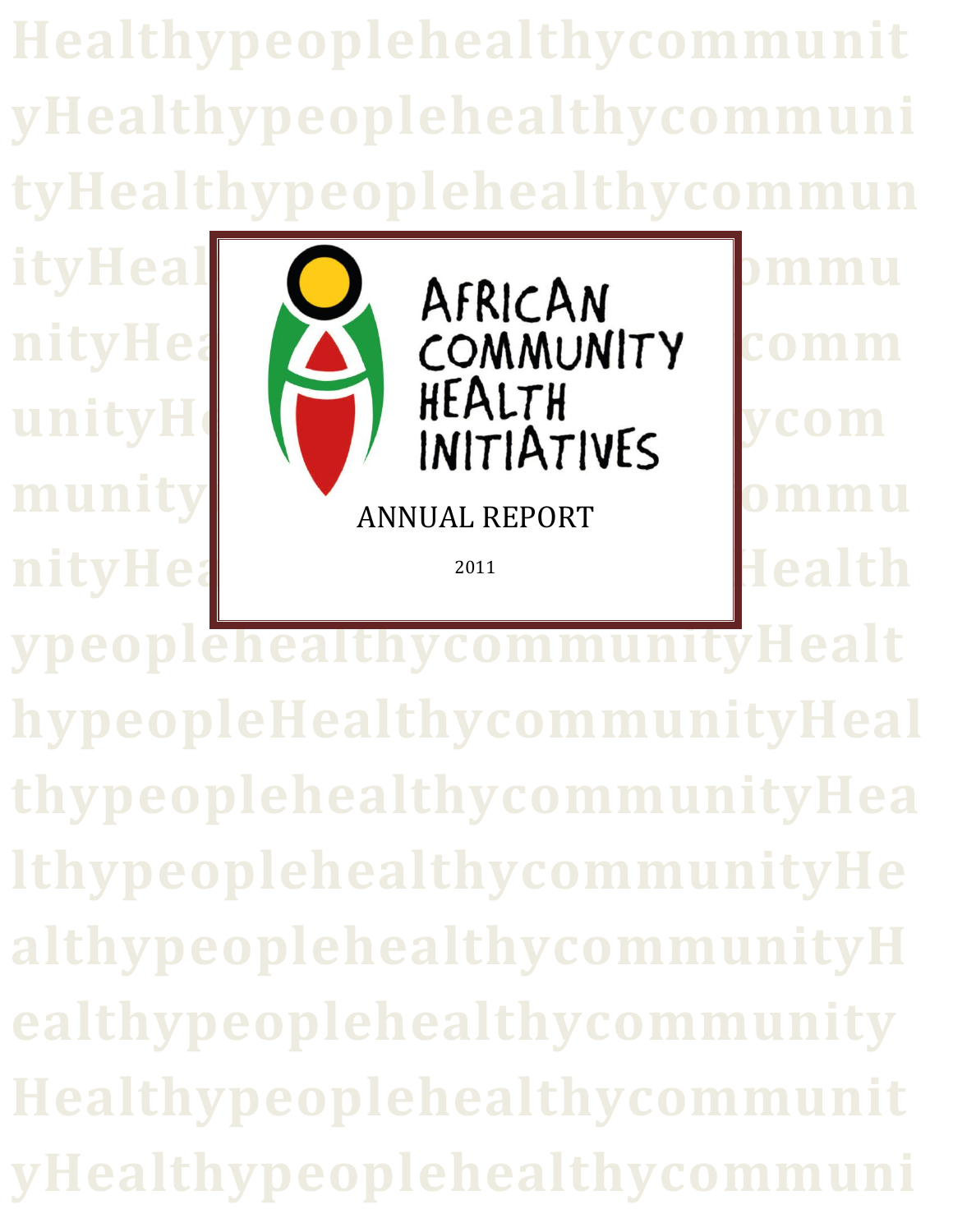# *Building A Healthy Community*

Health care reform is high on the agenda for global health and the African Community Health Initiatives (ACHI) has been at the forefront in the community, eliminating health disparities experienced by African immigrants in Massachusetts. Despite profound changes in the number of people without health insurance in Massachusetts (dropping to only 2%) and the fact that HIV/AIDS is no longer among the top ten conditions for which people of African origin are hospitalized in Massachusetts<sup>1</sup>, the basic health issues in the African communities have not changed significantly from what they were in 2006, when the nonprofit ACHI started its bid to connect African immigrants to health and social services.

ACHI has made many strides in establishing cooperative agreements with area health and social service providers, increasing awareness of available health programs, and connecting people to care in the Massachusetts communities with high concentration of African immigrants. In fact, the number of people ACHI assisted in obtaining health and social services grew from fifteen (15) people per month in 2006 to more than one thousand (1,000) people per month in 2011. Similarly, the number of encounters per month increased in geometric progression to more than two thousand (2,000). Our efforts were hailed by the Commonwealth of Massachusetts Senate, the Governor, and the Secretary of the Executive Office of Health and Human Services, who together with one of our partners, Health Care For All, issued commendations for ACHI. From clients' testimonies, it is obvious that our efforts have been effective in achieving concrete results.

Our success stories have spread throughout the communities with high concentrations of African immigrants and, as a result, increased the need for our services. In 2011, we saw an increase in the number of people who needed our help due to several factors including new arrivals from Africa and people who found themselves newly unemployed. Our response was a holistic approach, providing various types of help beyond the connection to health and medical care, including housing, food, and employment assistance, and we achieved all these on a shoestring budget.

We are acutely aware of the increasing demands on us and realize that our ability to try to meet the needs of the many who reach out to us depends wholly on the continuing support from our generous funders and committed contributors. ACHI is grateful to all who have helped us accomplish the results that follow and we look forward to your continuing support. We encourage those who have yet to get involved to please do so because daunting as the task may seem, it pales in comparison with the accomplishments.

Sincerely,

Anne Medinus, PhD Chairperson

 $\overline{\phantom{a}}$ 

<sup>&</sup>lt;sup>1</sup> Massachusetts Division of Health Care Finance and Policy FY 2010 Hospital Discharge Data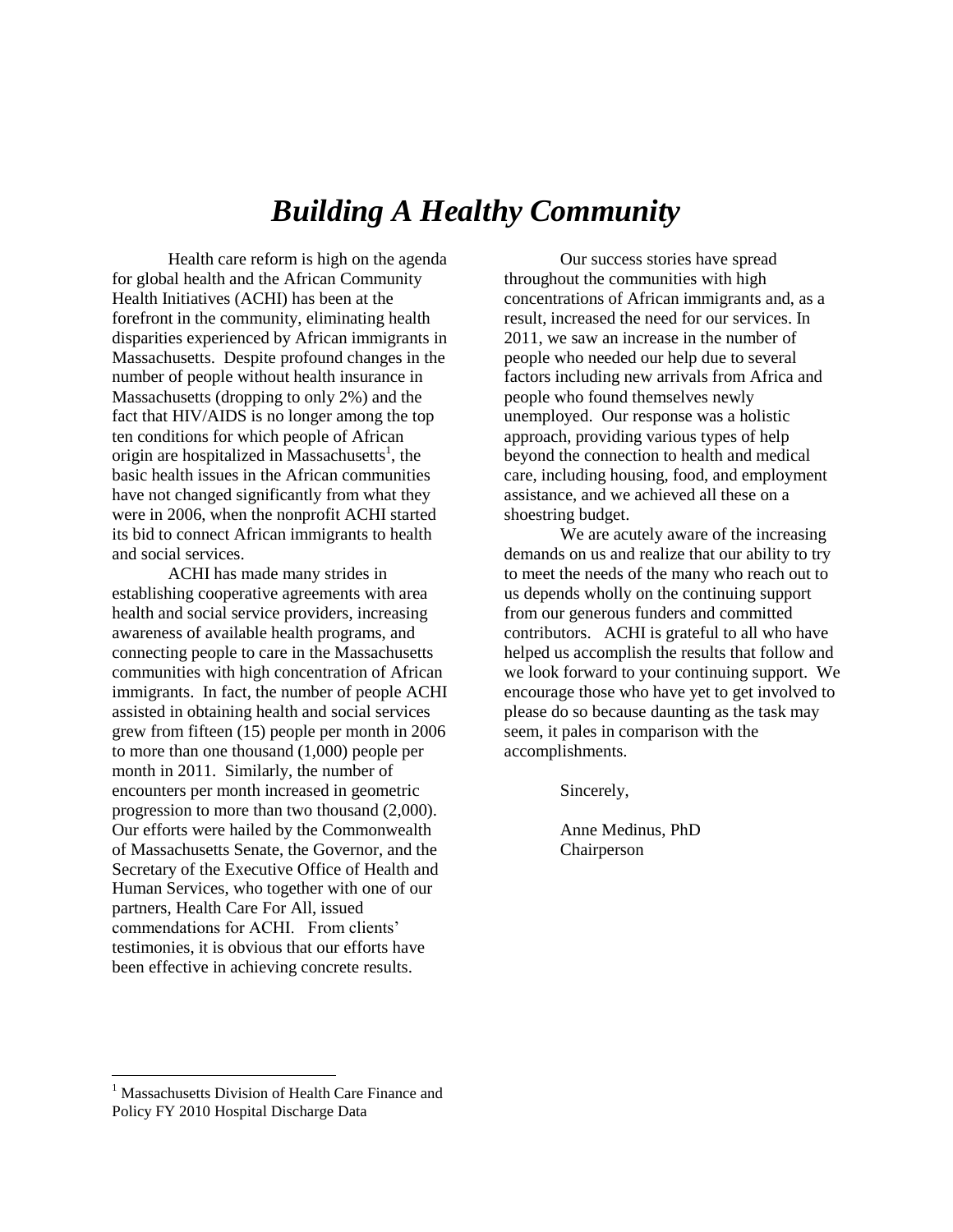#### *TOWARDS A HEALTHY COMMUNITY*

**ACHI**'s mission is to support and improve the health of Africans living in Massachusetts by promoting access to quality culturally competent health and social services through education, research and community partnerships.

Towards the fulfillment of this mission, we implement two main programs, the Early Intervention program, through which we identify and assess the needs of clients and connect them to medical care and social services; and a Health Ambassador program, through which we connect clients who have chronic diseases to more resources **Education** in their communities and increase their ability to effectively manage their conditions. The following are various ways we implement these programs:

#### **Community Partnership**

- Identify providers and facilities serving people from Africa and establish relationships with them to facilitate referral of African immigrants for services.
- Collaborate with health services providers, such as Whittier Street Health Center, Dotwell, Cambridge Health Alliance, and Boston Medical Center to provide education and screening for health problems, including cholesterol, anemia, diabetes, high blood pressure, vision problems, dental problems, hearing problems, HIV/AIDS, and immunization services through Health Fairs as part of the early intervention program. Also provide chronic disease management through the ambassador program.
- Collaborate with other service organizations such as the Boston Housing Authority, SNAP, and the Irish International Immigration Center to provide housing, food stamps, immigration advice and education.

#### **Research**

- Research health issues facing African immigrants in Massachusetts. This involves conducting needs assessments on an on-going basis and conducting research on diseases plaguing Africans.
- Collaborate with other research organizations such as Tufts Medical School and Northeastern University, and promote the use of health data in appropriate ways, with a view of improving the health of the African community in Massachusetts.

- Work with providers and institutions that serve people from Africa, such as the Boston Medical Center, to promote and improve cultural competence – a major component of both the early intervention and the health ambassador programs.
- Develop and implement innovative and culturally appropriate ways to encourage people from Africa to access and utilize health services in a timely manner.

#### **Outreach**

- Assist people who are uninsured to enroll in MassHealth and Commonwealth Care programs through the state's virtual gateway.
- Get involved in activities and events organized by groups and providers working with the African community, both as a way of evaluating their suitability to be part of the referral network, and as a way of facilitating greater contact between ACHI members and the community ACHI serves.
- Reach out to African immigrants, including those with Limited English Proficiency (LEP), determine their health and social services needs, break down the various barriers to enable them to receive the services they need, and refer them to the appropriate health and social service centers near their homes.
- Participate in African community activities and events to directly provide health education and screening services that are driven by epidemiological and other data.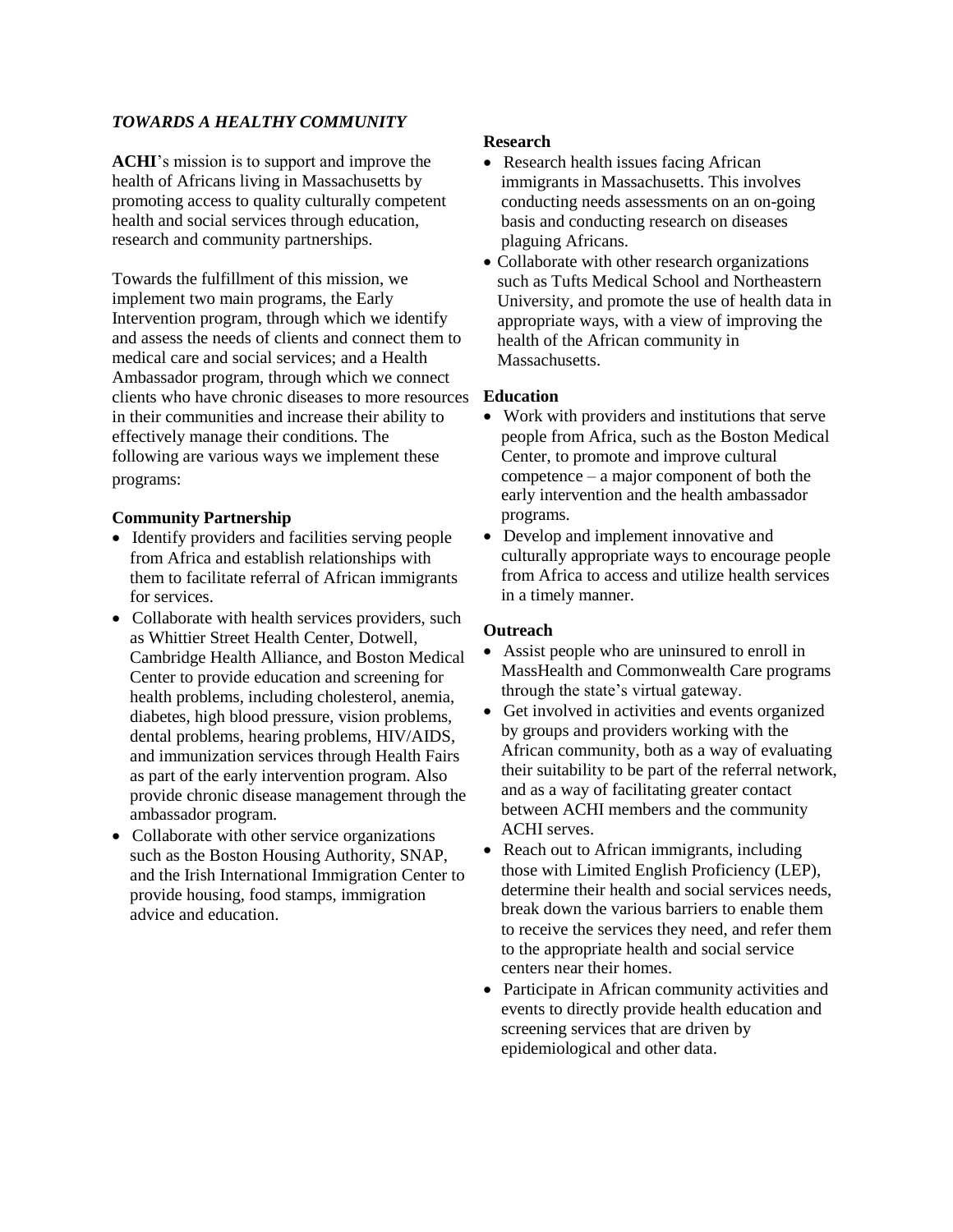#### *2011 Contacts At A Glance*

Through outreach, referrals and participation in community events, we made several contacts as shown below:



ACHI in collaboration with other health service providers, provided education and screening for health problems such as cholesterol, anemia, diabetes, high blood pressure, vision problems, dental problems, hearing problems, HIV/AIDS, and immunization services through Health Fairs as part of the early intervention program. In 2011, these activities peaked in the summer.



We participated in African Community activities and events to directly provide health education and screening services driven by epidemiological data while respectful of the needs of the African community in Massachusetts. ACHI provided chronic disease management through the ambassador program.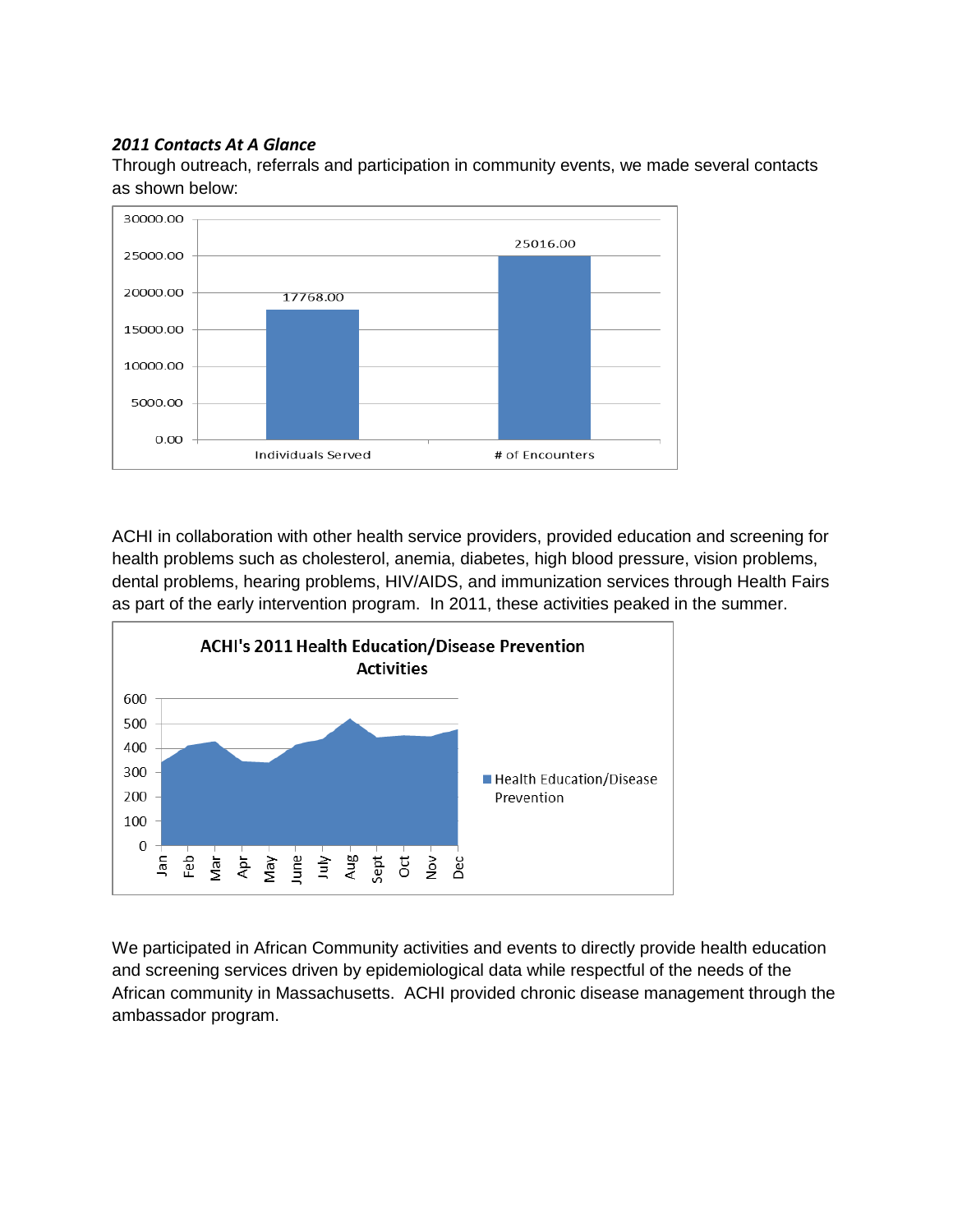In collaboration with other service organizations, ACHI provided housing, food stamps, immigration advice and education.

#### *Services to Clients in 2011*

ACHI provided mostly medical/ health-related services.



ACHI assisted people who were uninsured to enroll in MassHealth and Commonwealth Care programs through the state's virtual gateway. The number of people helped grew significantly, from the years 2009 to 2011.

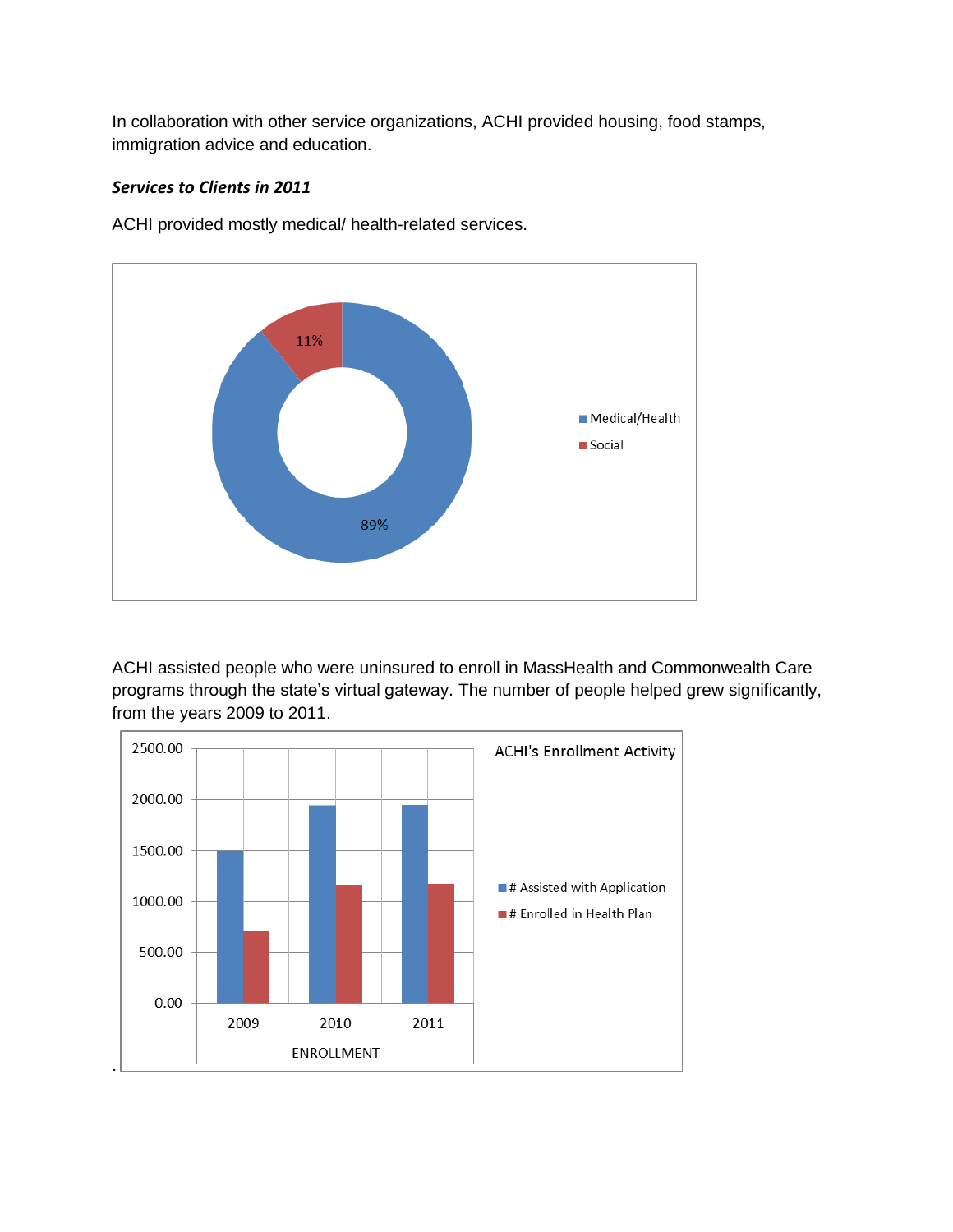We also ensured that those we helped to enroll in health plans maintained coverage through the annual reviews. The number of people helped to maintain coverage also grew from the years 2009 to 2011.



The scope of ACHI's activities is statewide as can be seen in the map below:

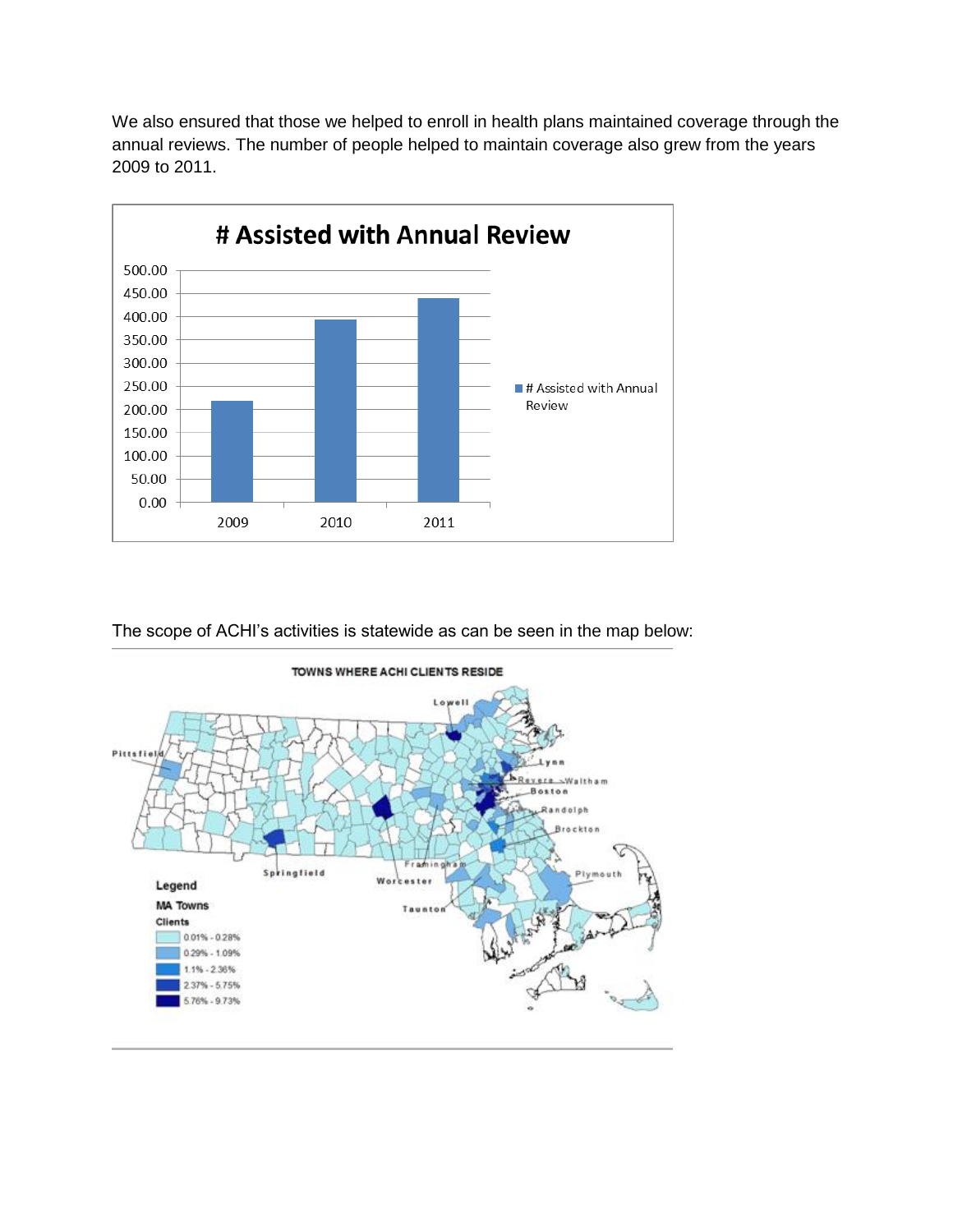## *Testimonials from clients of ACHI*

Lidwine Mapaga of Gabon said: "I called ACHI when I needed them to assist me. I was pregnant. When I had my baby, I called them and they sent one of them to assist me. They were with me in the hospital. They came to my house, they helped me with MassHealth. Every time I had a letter from MassHealth or the hospital they were always there to help show me how to fill out the forms….. I can recommend ACHI to anyone."

Michael Mugume from Uganda said: "Well, I think ACHI has helped the less privileged people to be able to afford some of the basic medical insurance coverage costs and services that they would not have been able to attain on their own. I had a minor surgery under my arm in Lowell General. After sometime, I got a bill from the hospital and ACHI took care of the whole process so that I did not have to pay."

Kwasi Kwaa, whose relationship with ACHI was set in motion when both he and his brother were in urgent need of oral health services and ACHI's Program Director, Sr. Elizabeth accompanied both Kwasi and his brother to the office of Dr. Joseph Norr, one of ACHI's health care partners and they received dental services on a pro-bono basis. He says: "ACHI helped me a lot because I had a lot of dental issues and if it wasn't for ACHI, I wouldn't have gotten any services. I visited Dr. Norr and he's been able to help me out a lot…I don't have any dental issues because he helped me out with that problem…The ACHI program has been a big help...Not having insurance in general is a scary thing, but enrolling into Health Safety Net has relieved many of my financial burdens."

Mary Nimely, a 76 year old energetically recalls sister Elizabeth of ACHI: "She helps me to stay in contact with the hospital and get my medication from the pharmacy. She carried me to the hospital for my surgery. She is always standing by me, anything I want, she gets it for me, and anywhere I want to go, she carries me."

Temitope Ojo of Mount Holyoke College who majors in Bio-chemistry and minors in Anthropology, said: "As an intern, I got a taste of performing a daily routine of administrative tasks. I was entrusted with important projects and responsibilities; this boosted my confidence in my professional abilities. During my time at ACHI, I got an interesting glimpse into the area of health advocacy, especially over the state health re-form. It was unsettling to know how easily some of our clients could lose basic health services. Working with ACHI was phenomenal! The vision of ACHI to create a healthier African community in Massachusetts is attainable and noble."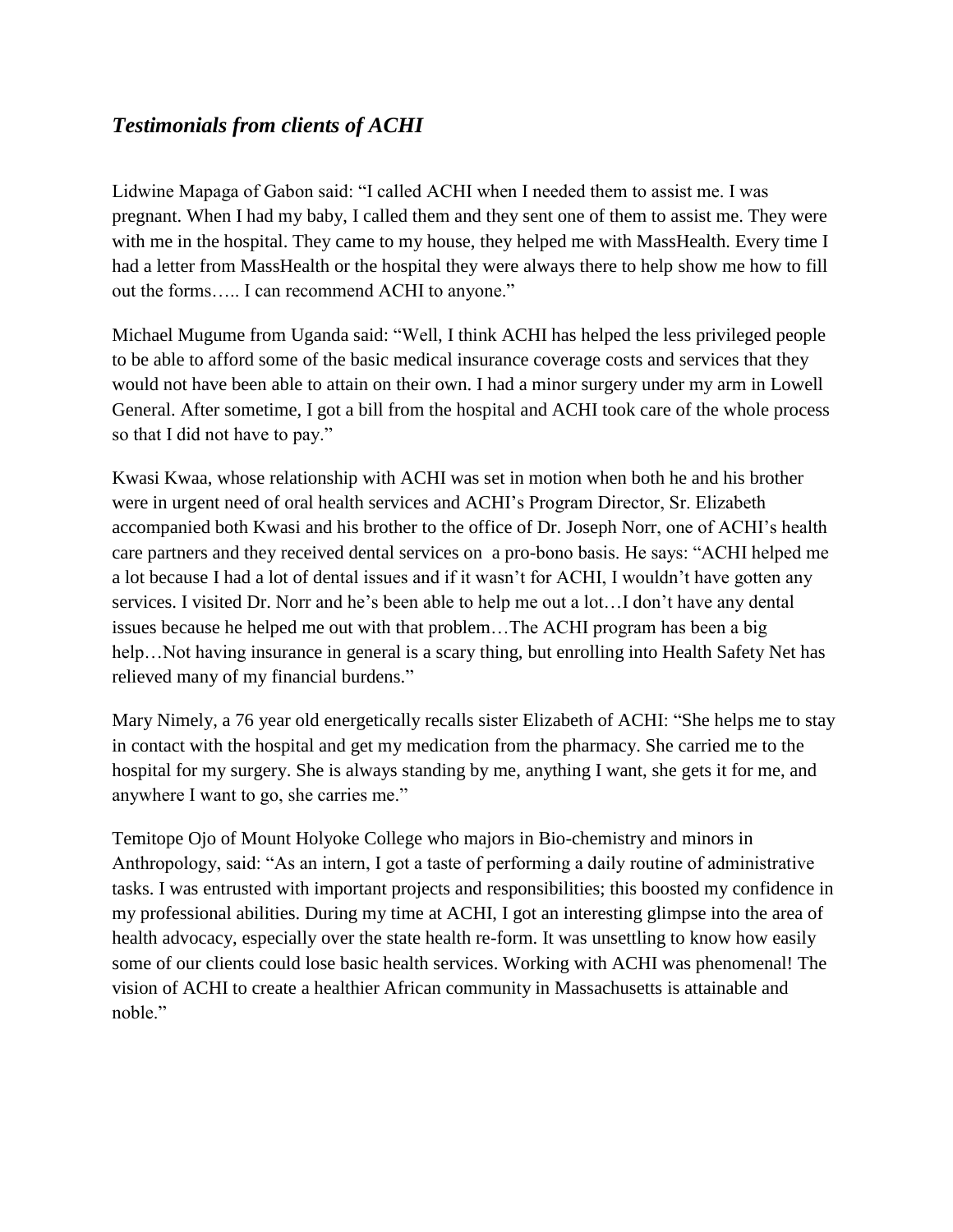*ACHI's outreach, research, health education and prevention, and enrollment activities were greatly enhanced by our collaboration with the following PARTNERS:* 

*Action for Boston Community Development (ABCD), Boston City Mayor's Office, Boston Housing Authority, Boston Medical Center, Boston Public Health Commission, Brockton Neighborhood Health Center, Cambridge Health Alliance, Cathedral Cares, Catholic Charities, Dotwell (collaboration of Dorchester House Multi-Service Center & Codman Square Health Center), Global Africa Independent Network (GAIN TV), Health Care For All, Irish International Immigration Center, Lowell Community Health Center, Lynn Community Health Center, Mass General Hospital-Chelsea, Neighborhood Health Plan, Dr. Joseph Norr (Dentist), Northeastern University's Project Health Moves, SNAP Program, South Africa Partners, Tufts University School of Medicine's Sharewood Project, United Nations Association of Greater, Boston, Whittier Street Health Center.* 

#### *Board of Directors*

Anne Medinus, PhD Chairperson

Wilner Borgella, Esq Treasurer

Georgina Waweru Secretary

Getachew Habteh-Yimer, MA

Salamatu Mambula, PhD

Tony Amoah, MA

Abiodun Shobowale, MA

Teye Adusu, DVM

## *2011 Staff*

Elizabeth Metebaghafoh Program Director

Daniel Abire, Health System Navigator

Joseph Adetowubo, Health System Navigator

#### *2011 Interns*

Dr. Temitope Akinmejiwa Danielle Joyce Nonye Brown-West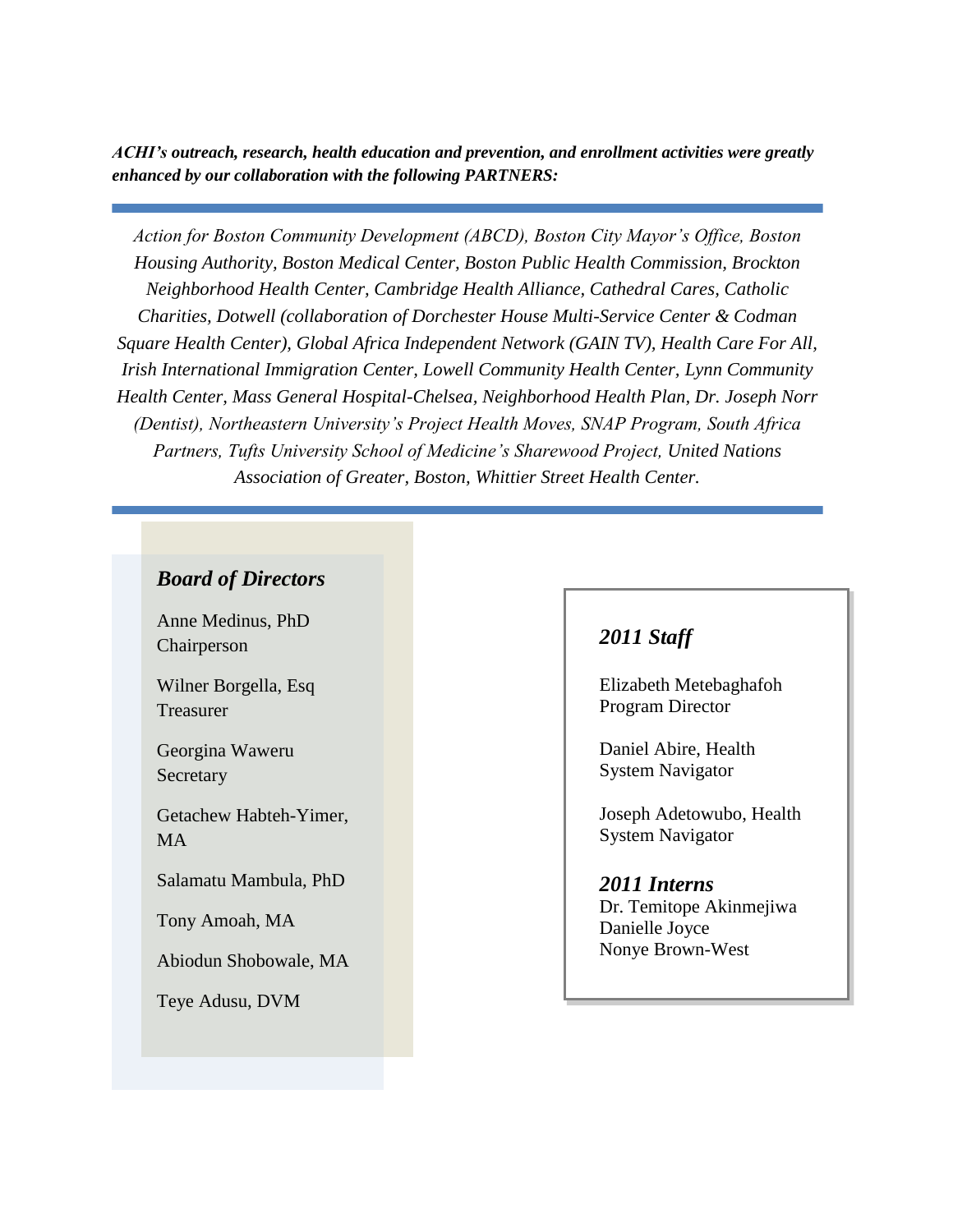## *African Community Health*

### *Initiatives, Inc.*

*Statement of Operations Fiscal year Ended June 30, 2011\**

| <b>Revenue</b>                       | Dollars \$ |
|--------------------------------------|------------|
| Grants and contracts                 | 71,210     |
| <b>Total Revenue</b>                 | 71,210     |
|                                      |            |
| <b>Expenses</b>                      |            |
| Payroll & related                    | 46,272     |
| expenses                             |            |
| <b>Payroll Expenses</b>              | 1,666      |
| Accounting                           | 1,500      |
| Contracts                            | 24,821     |
| Insurance                            | 1,319      |
| <b>Bank Charges</b>                  | 1,981      |
| Communication &                      | 1,135      |
| outreach                             |            |
| Office supplies and                  | 3,030      |
| expenses                             |            |
| Conference and                       | 2,200      |
| meeting                              |            |
| Transportation                       | 560        |
| Telephone                            | 4,614      |
| Postage                              | 254        |
| License & permit                     | 200        |
| Depreciation                         | 635        |
| <b>Total Expenses</b>                | 90, 188    |
| Decrease in net                      | (18, 978)  |
| assets                               |            |
|                                      |            |
| Net assets, beginning                | 42,939     |
| of year                              |            |
| Net assets, end of                   | 23,961     |
| year                                 |            |
| Please note that the above financial |            |

**information is for Fiscal Year 2011 (July 1, 2010 to June 30, 2011), while the annual report is for Calendar Year 2011 (1/1/ 2011 to 12/ 31/ 2011).** 

## *GRANTS AND DONATIONS*

ACHI has been sponsored by both organizations and individuals through grants and donations that are highly appreciated.

#### GRANTS

Up to \$50,000: Commonwealth of Massachusetts Office of Medicaid

\$25,000 and more: Blue Cross Blue Shield of Massachusetts Foundation

#### DONATIONS

.

Mrs. Marylou Rizzo Ms. Ruth Hines Ms. Beverly R. Johnston Representative Jim Cantwell Mr. Thomas P. O'Neill, III Ms. Kim N. Smith

Past Year's Donors Ms. Loretta Okoye Ms. Lisa Montuori-Trimble Ms. Ruth Hines Ms. Alma Morrison Mr. James Oyedele

#### **Office space provided by Whittier Street Health Center**

*Thank you*